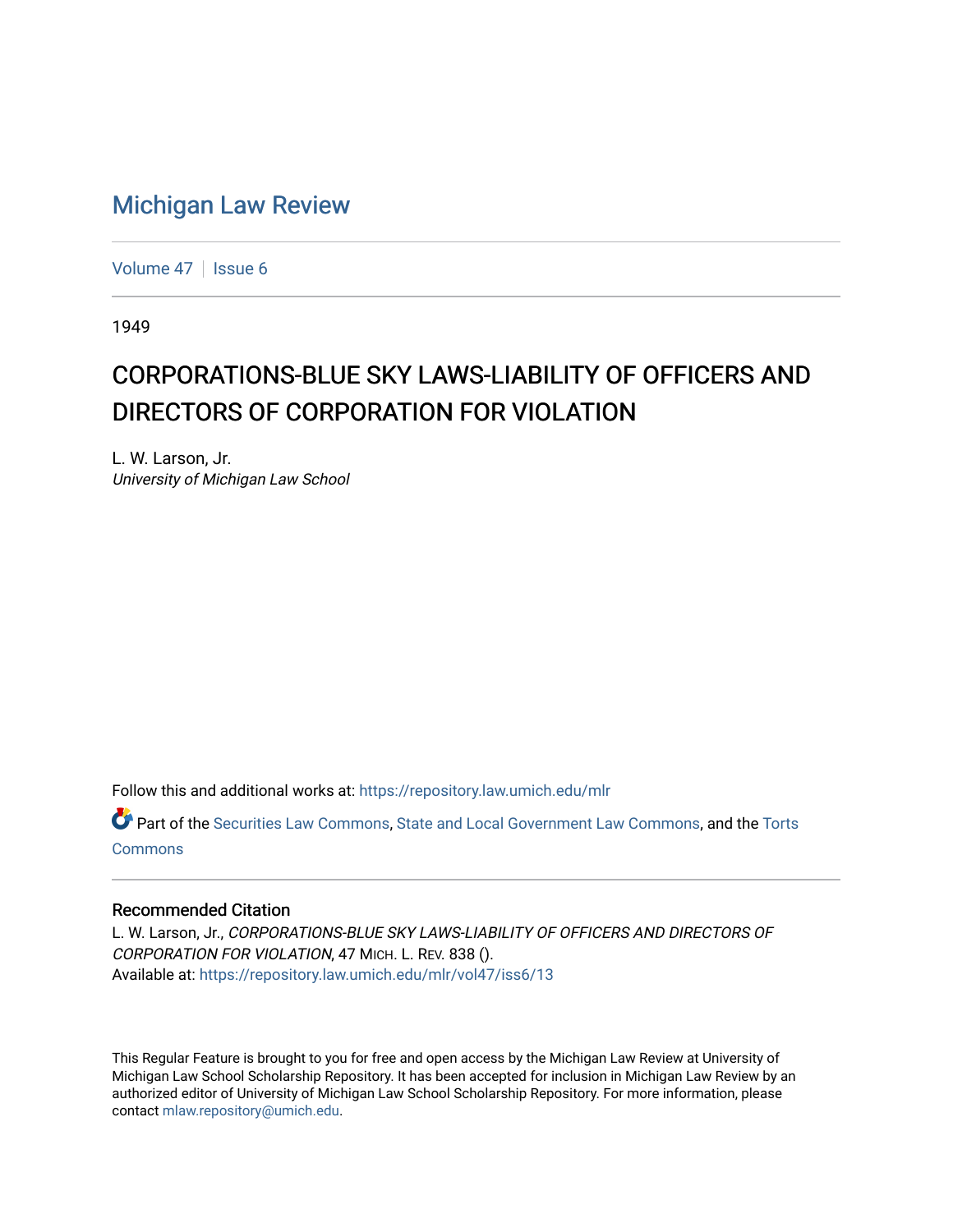CORPORATIONS-BLUE SKY LAWS-LIABILITY OF OFFICERS AND DIRECTORS OF CORPORATION FOR VIOLATION-Plaintiff sued a corporation and its president to recover money paid for purchase of stock sold in violation of the ''blue sky" laws of Michigan. The president, through correspondence, had induced plaintiff to complete the purchase. Plaintiff had judgment below against both defendants. The president alone appealed, contending among other things that he was not an "agent" within the meaning of the statute. *Held,* affirmed. The word "agent" in the Michigan statute<sup>1</sup> includes officers and directors of the corporation whether they are authorized "agents" or are holding themselves out as "agents" of the corporation. *Cleland v. Smart,* 321 Mich. 46, 32 N.W. (2d) 42 (1948).

The underlying purpose of ''blue sky" legislation is to protect the public from investing in fraudulent securities,<sup>2</sup> and a liberal rather than a technical construction should therefore be preferred.3 That an officer or director is found liable for fraudulent sale of securities of his corporation is no innovation; there is ample authority on which to predicate his liability for common law tort.4 It is also settled law that tort liability of the corporation does not preclude liability of its officers or directors for the same act.<sup>5</sup> The state "blue sky" laws differ as to holding officers and directors liable for sales of stock in violation of statutory regulations, and the

1 Mich. Stat. Ann. (1937) § 19.760 states that the person making a sale or contract for sale which is voidable under the statute, and every "agent" of such seller who has participated or aided in any way in making such sale, shall be jointly and severally liable to the purchaser for the full amount paid for the securities. Mich. Stat. Ann. (1937) § 19.742 (h) provides that the terms "solicitor," "agent" and "salesman" include every natural person, other than the dealer, broker or issuer, employed or authorized to sell, trade or purchase securities within the state, or who takes subscriptions for sales.<br>
<sup>2</sup> 144 A.L.R. 1356 (1943); 87 A.L.R. 42 at 43 (1933).

2 144 A.L.R. 1356 (1943); 87 A.L.R. 42 at 43 (1933).<br><sup>8</sup> 1 Frercher, Cyc. Corp., perm. ed., § 5158 (1932); People v. Montague, 280 Mich. 610, 274 N.W. 347 (1937). But see Guaranty Mortgage Co. v. Wilcox, 62 Utah 184, 218 P. 133 (1923), where it is observed that a too liberal interpretation of the act might defeat its purpose by interfering with legitimate transactions.

<sup>4</sup>99 A.L.R. 852 (1935).

5 13 AM. Jun., Corporations, § 1086 (1938).